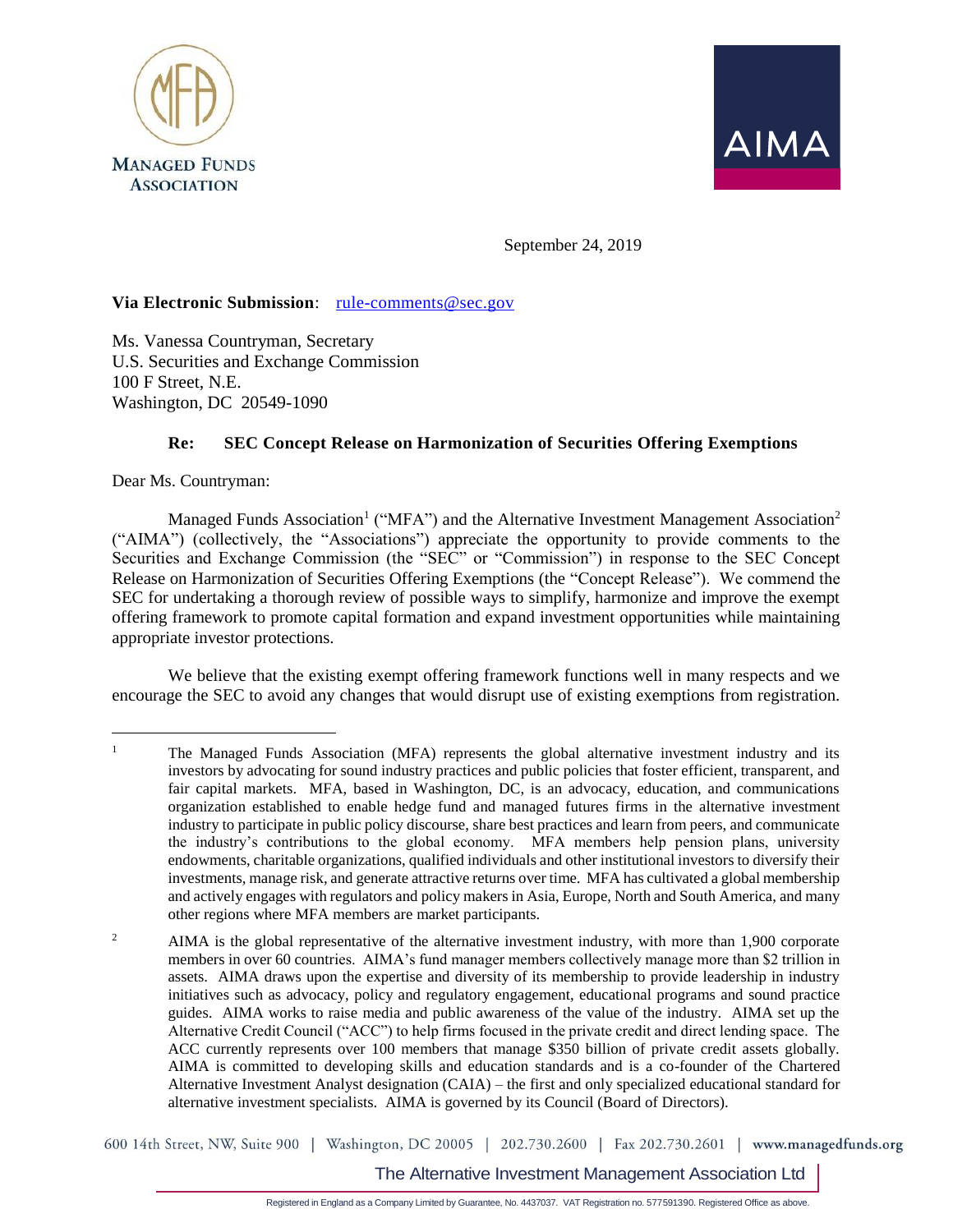September 24, 2019 Page 2 of 7

In particular, the current framework under Rule 506 of Regulation D is generally working well and we recommend that the SEC not propose substantive changes to those rules. We continue to support efforts to update and enhance the definition of "accredited investor" and better align the various sophistication thresholds in the federal securities laws. We also believe the definition of "knowledgeable employee" should be updated to align the interests of adviser employees and private fund investors. Finally, as the Commission considers recommendations potentially expanding the ability of registered investment funds to invest in exempt offerings, we believe the SEC should amend the rules and positions of its staff applicable to registered funds rather than seeking changes to the exempt offering framework. We provide additional discussion of each of these recommendations below.

### **I. Private Placement Exemption and Rule 506 of Regulation D**

As noted in the Concept Release, Rule 506 offerings have accounted for a significant amount of new capital compared to other exempt securities offerings and even registered offerings. We believe this data demonstrates that, for many issuers and sophisticated investors, the existing framework under Rule 506 of Regulation D appropriately addresses both capital formation and investor protection considerations. Accordingly, while we appreciate the goals underlying the SEC's request for comment on Rule 506 of Regulation D, we do not recommend changes to Rule 506 of Regulation D because the existing framework serves issuers and investors well.

In particular, we would not recommend changes to the terms and conditions specific to Rule 506(c) offerings. For a number of years following enactment of the Jumpstart Our Business Startups Act of 2012 (the "JOBS Act") and the SEC's adoption of rules to implement the JOBS Act, issuers did not raise a significant amount of capital in Rule  $506(c)$  offerings.<sup>3</sup> As noted in the Concept Release, regulatory uncertainty caused by the SEC's issuance of proposed amendments to Regulation D at the same time the SEC adopted Rule 506(c) has been previously identified as a possible explanation for the relatively low level of Rule 506(c) offerings.<sup>4</sup> We believe concerns about the legal uncertainty and costs the proposed amendments would impose on private fund managers deterred issuers from conducting Rule 506(c) offerings.

The SEC's data, which is consistent with anecdotal evidence from members, indicates that some issuers have just recently started to rely on Rule 506(c) to raise capital. We believe that any changes that limit the ability of issuers to rely on Rule 506(c), even proposed changes, would have a chilling effect on the use of Rule 506(c) offerings. We are unaware of any investor protection concerns or other policy issues in connection with Rule 506(c) offerings that require changes to the existing Rule 506(c) offering exemption. Given the lack of investor protection concerns and the likelihood that any changes to Rule 506(c) could once again have a chilling effect on the use of Rule 506(c) offerings, we encourage the SEC not to recommend changes to the terms and conditions of Rule 506(c) offerings.

### **II. Definition of Accredited Investor**

The definition of "accredited investor" is an important standard for investors in private funds, and we commend the SEC for its review of potential methods to update and enhance the standard in the Concept

 $\overline{a}$ 

<sup>3</sup> Concept Release, at 20.

<sup>4</sup> Concept Release, at 81.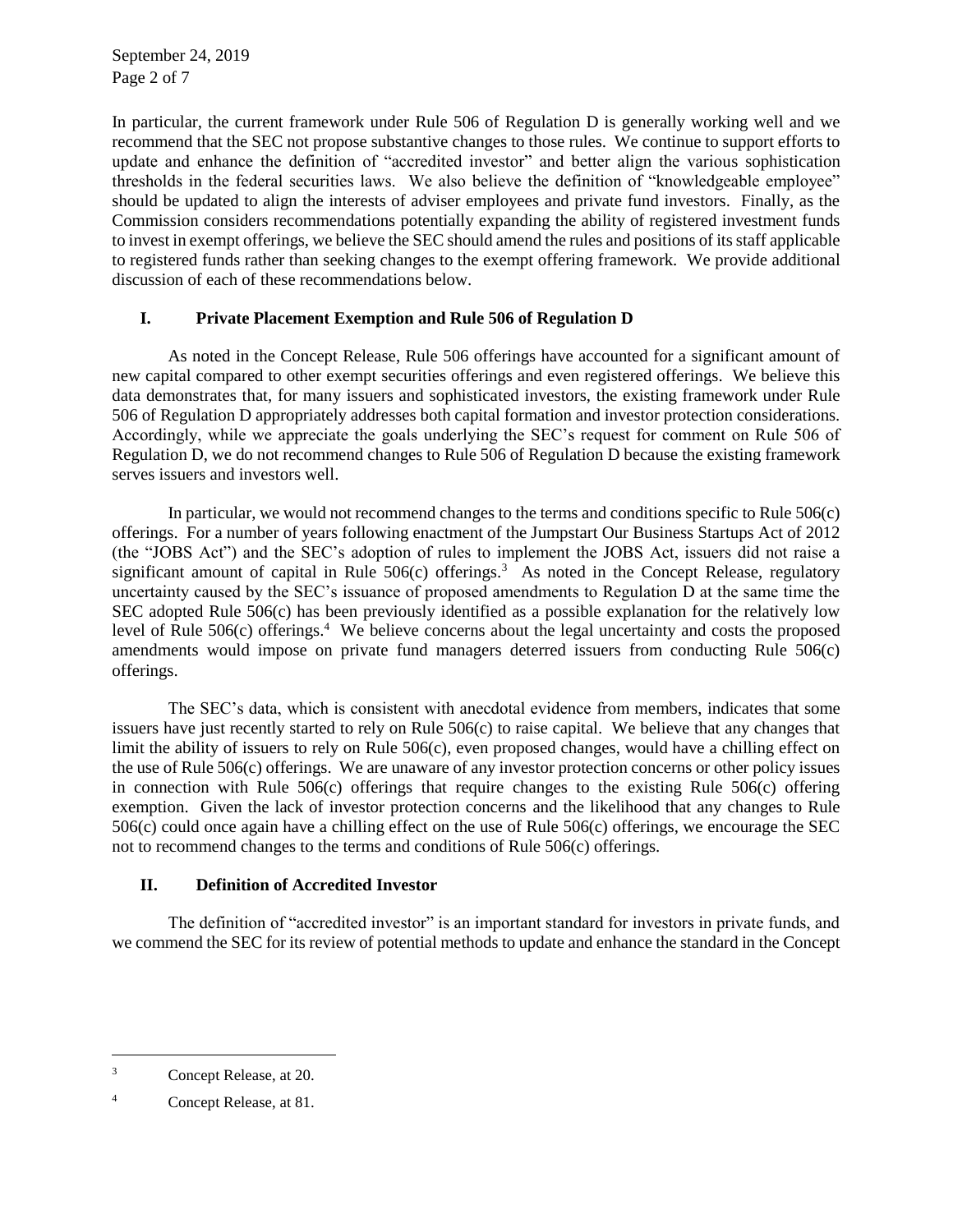September 24, 2019 Page 3 of 7

Release. Consistent with our prior letters on this subject, we encourage the SEC to maintain in the definition of accredited investor clear, objective standards based on the income and net worth of an investor.<sup>5</sup>

These objective standards are necessary to provide certainty to an issuer that an individual is an accredited investor, and consequently that an exempt offering will be conducted in compliance with Regulation D. In adopting Regulation D, the SEC carefully reviewed the existing regulatory framework and appropriately determined that issuers need to be able to rely on objective standards in conducting exempt offerings. As a result of these bright-line standards, Regulation D has been successful in promoting capital formation and protecting investors, and private issuers, including hedge funds, continue to depend on the legal certainty of quantitative, objective standards based on financial thresholds.

Consistent with the goal of providing objective, bright-line standards, we support the SEC staff recommendation to revise Rule  $501(a)(3)$  of Regulation D to permit any entity meeting the financial threshold to qualify as an accredited investor. Although the SEC staff has previously provided favorable guidance with respect to treatment of certain additional entity types as accredited investors (limited liability companies and certain governmental units), providing that any entity meeting the requisite financial threshold can qualify as an accredited investor could reduce uncertainty and legal costs and promote more efficient private capital formation.<sup>6</sup>

We also strongly support the existing aspects of the definition that provide that an accredited investor includes a person who meets one of the listed qualification methods, or who an issuer reasonably believes meets one of the qualification methods, at the time of the sale of the securities to the person.<sup>7</sup> These aspects of the definition provide issuers with substantial legal certainty when conducting an exempt offering, as they are able to determine that a person is an accredited investor at the time of investment in an exempt offering by having a reasonable belief that a person is an accredited investor.

With respect to the recommended increases to the income and net worth thresholds for individuals, we continue to support efforts to increase investor qualification standards for private fund investors over time, with a view to ensuring that only sophisticated investors with the financial wherewithal to understand and evaluate the investments meet the accredited investor definition, or other applicable sophisticated investor test under the federal securities laws.<sup>8</sup> Specifically, we support the recommendations noted in the Concept Release from the SEC Staff Report on the Review of the Definition of Accredited Investor (the "SEC Staff Report" $)$ <sup>9</sup> to amend the income and net worth thresholds in the accredited investor definition to

<sup>7</sup> Rule 501(a) of Regulation D.

- <sup>8</sup> MFA supported the Commission's proposal to amend the definition of accredited investor, pursuant to Section 413 of the Dodd-Frank Act, to exclude the value of a natural person's primary residence for purposes of determining the net worth of a natural person. MFA also supported the Commission's proposal in July 2011 to implement Section 418 of the Dodd-Frank Act by raising the qualification thresholds for an individual in the definition of "qualified client," increasing the required assets under management from \$750,000 to \$1 million and the required net worth from \$1.5 million to \$2 million.
- <sup>9</sup> SEC Staff Report on the Review of the Definition of Accredited Investor (Dec. 18, 2015), available at: [https://www.sec.gov/corpfin/reportspubs/special-studies/review-definition-of-accredited-investor-12-18-](https://www.sec.gov/corpfin/reportspubs/special-studies/review-definition-of-accredited-investor-12-18-2015.pdf) [2015.pdf.](https://www.sec.gov/corpfin/reportspubs/special-studies/review-definition-of-accredited-investor-12-18-2015.pdf)

<sup>5</sup> Letter from Stuart J. Kaswell, Executive Vice President and Managing Director, General Counsel, MFA, to Brent J. Fields, Secretary, SEC (June 16, 2016), available at: [https://www.managedfunds.org/wp](https://www.managedfunds.org/wp-content/uploads/2016/06/MFA-Comments-on-SEC-Accredited-Investor-Study.pdf)[content/uploads/2016/06/MFA-Comments-on-SEC-Accredited-Investor-Study.pdf.](https://www.managedfunds.org/wp-content/uploads/2016/06/MFA-Comments-on-SEC-Accredited-Investor-Study.pdf)

<sup>&</sup>lt;sup>6</sup> Alternatively, the SEC could consider expanding the list of enumerated entities that may qualify as accredited investors to include, for example, limited liability companies, Indian tribes, labor unions, governmental bodies, and other entities with substantially similar legal attributes.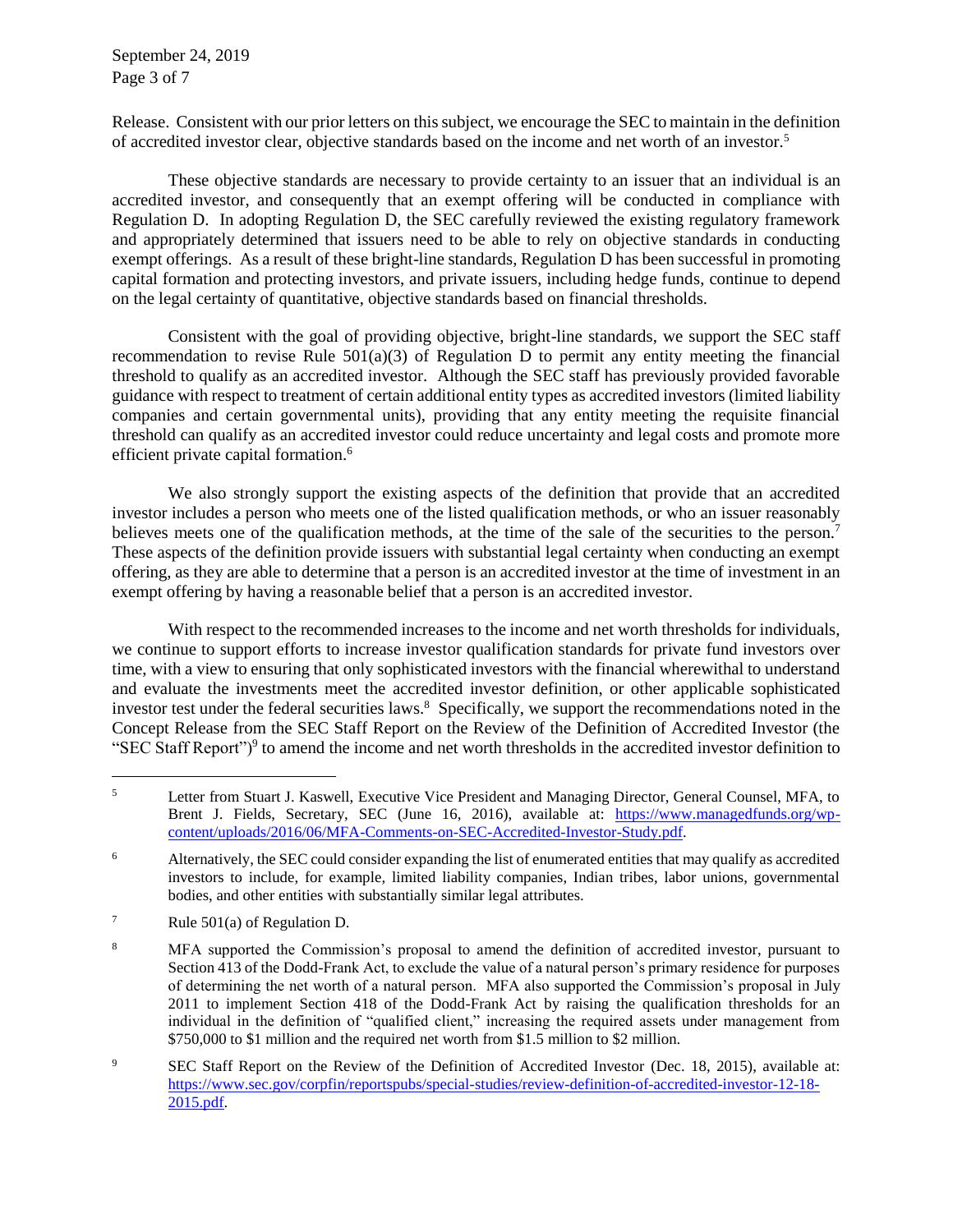September 24, 2019 Page 4 of 7

 $\overline{a}$ 

account for the effect of inflation, which would help to ensure that the thresholds have not been diluted over time. Similarly, we support indexing the thresholds for inflation. These thresholds should remain independent qualification methods under the definition of accredited investor and should not include investment limitations or other qualitative conditions that would introduce uncertainty for an issuer seeking to confirm the status of an investor.

We believe the current net worth and income standards work well; however, if the SEC were to potentially adopt alternative accredited investor standards, it is critical that the Commission: (1) maintain the net worth and income standards in addition to any alternative standards; (2) provide a clear method for an issuer to verify that any alternative standards have been satisfied; and (3) confirm that any investors who qualify under such alternative standards are considered to be sophisticated investors and are not treated as retail investors under the federal securities laws.

We strongly support the recommendation in the SEC Staff Report to permit "knowledgeable employees" of private fund managers, as defined in Rule 3c-5 under the Investment Company Act of 1940, as amended (the "Investment Company Act"), to qualify as accredited investors for investments in private funds managed by their employers.<sup>10</sup> We agree with the conclusions in the SEC Staff Report that such knowledgeable employees have meaningful investing experience and/or sufficient access to information necessary to make informed investment decisions about the offerings by private funds managed by their employers. In addition, investments by knowledgeable employees are beneficial for private fund investors in that they further align the interests of adviser employees and fund investors.

Similarly, we recommend that the SEC further harmonize the existing sophisticated investor tests under the federal securities laws by including "qualified purchasers," as defined in Section 2(a)(51) of the Investment Company Act, as accredited investors, and by amending the definition of "qualified client" under the Investment Advisers Act of 1940, as amended (the "Advisers Act") to include accredited investors. These changes would simplify the existing mismatch in standards for private fund investors without raising investor protection concerns. In particular, these changes would maintain existing financial thresholds (as they may be amended) and continue to ensure that only sophisticated investors are able to invest in private funds. $^{11}$ 

# **III. Definition of "Knowledgeable Employee"**

Permitting "knowledgeable employees" of an investment adviser, as defined in Rule 3c-5 under the Investment Company Act, to invest in that adviser's private investment funds helps promote alignment of interest between the adviser's employees and the fund's investors. While the SEC staff has provided useful guidance to the industry through no-action letters regarding the scope of the knowledgeable employee definition,<sup>12</sup> we believe Rule 3c-5 unnecessarily limits the scope of adviser employees who may qualify as knowledgeable employees, as there are senior adviser employees who may not be covered under the current

<sup>&</sup>lt;sup>10</sup> We also note that a trust should qualify as an accredited investor if the grantor and trustee or person responsible for making the investment decision are knowledgeable employees. This accommodates common estate planning strategies for knowledgeable employees.

<sup>&</sup>lt;sup>11</sup> If, as we recommend in this letter, the income and net worth thresholds are adjusted to account for the effect of inflation, the increased thresholds for the definition of accredited investor would be comparable to the existing thresholds for the definition of qualified client.

<sup>&</sup>lt;sup>12</sup> Response of the Investment Adviser Regulation Office and Chief Counsel's Office, Division of Investment Management, SEC (Feb. 6, 2014), available at: [https://www.sec.gov/divisions/investment/noaction/2014/managed-funds-association-020614.htm.](https://www.sec.gov/divisions/investment/noaction/2014/managed-funds-association-020614.htm)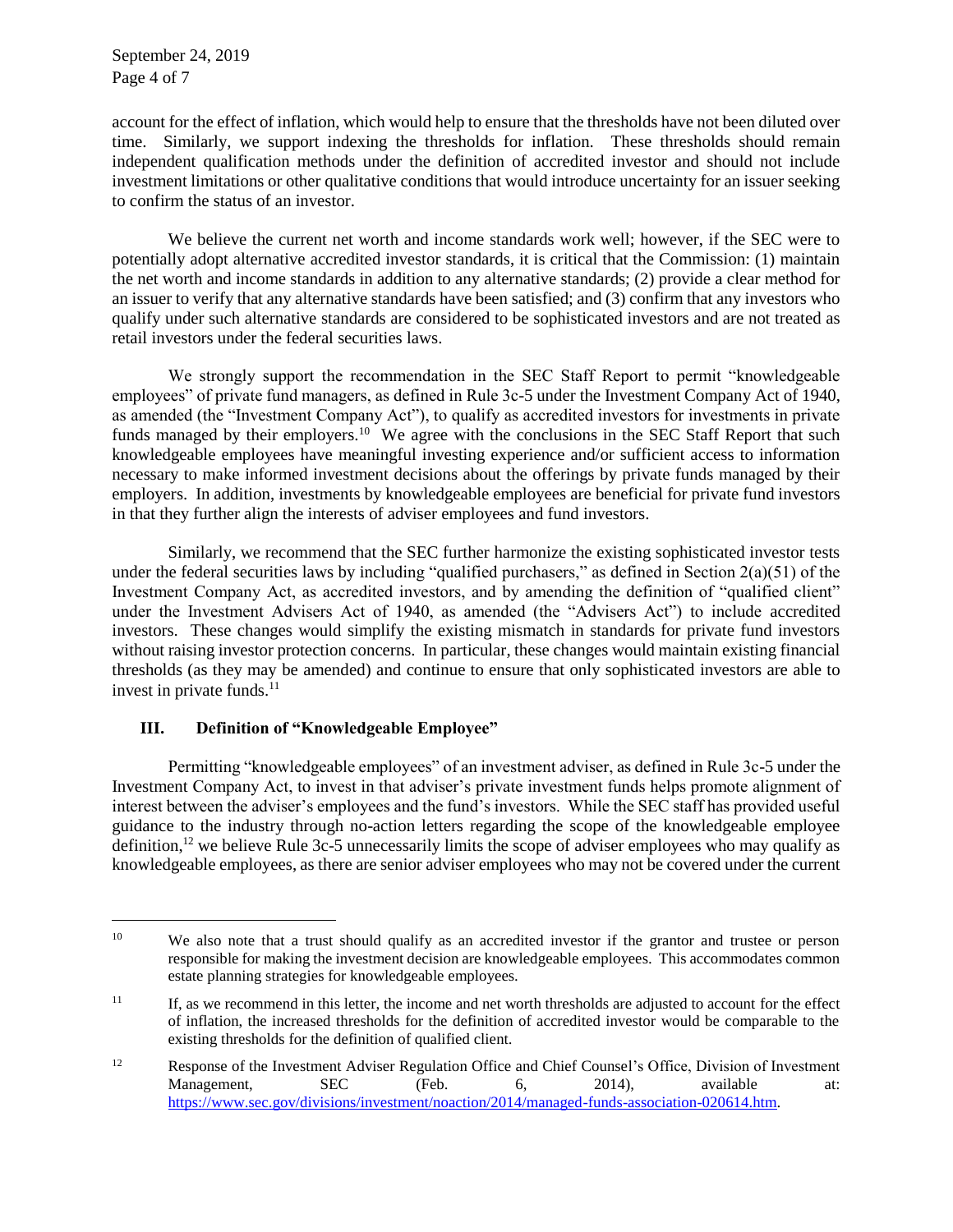September 24, 2019 Page 5 of 7

SEC staff guidance. Allowing senior adviser employees to invest in private funds managed by their employers would align the interests of those employees with those of investors.

Accordingly, we encourage the Commission to consider revising the definition of knowledgeable employee in Rule 3c-5 to better align the interests of senior adviser employees and investors in private investment funds. One approach we encourage the Commission to consider is to expand the definition of knowledgeable employee to include any employee of the adviser who is an "accredited investor," as defined in Rule 501 of Regulation  $D<sup>13</sup>$  We would welcome the opportunity to discuss with the Commission or its staff this approach or other approaches to expand the knowledgeable employee definition to include a broader range of senior adviser employees.

## **IV. Pooled Investment Funds**

We agree with the Commission's observations that investing through a pooled investment fund offers benefits to investors, including the ability to have an interest in a professionally managed diversified portfolio that can reduce risk relative to the risk of holding a security of a single issuer. With respect to sophisticated investors, we believe that the current exempt offering framework appropriately meets the objectives both of private funds and their investors. We would not recommend any course of action that would impose on private funds or their sophisticated investors a revised regulatory framework that increases the regulatory burden and ultimately the cost of capital for private funds and their investors.

We have consistently supported the longstanding exempt offering framework that distinguishes such offerings to sophisticated investors from offerings to retail investors.<sup>14</sup> To the extent the SEC recommends expanding opportunities for retail investors or registered investment funds to invest in exempt offerings, we encourage the Commission to implement such recommendations as a supplement to the existing exempt offering framework, to ensure that issuers and investors can choose to continue using existing rules that work for their business and investment needs. Further, any changes to expand the ability of registered investment companies to invest in exempt offerings should amend the rules applicable to registered funds rather than the rules applicable to exempt offerings. Set out below for the Commission's consideration is a discussion of potential ways to implement several of the concepts on which the Commission has requested comment, which we believe could achieve an appropriate balance between encouraging capital formation and investor access to exempt offerings, on the one hand, and preventing unnecessary increases to the regulatory burdens and cost of capital for private funds, on the other hand.

One potential area of review relates to the SEC staff's current position that only accredited investors may invest in registered closed-end funds that invest more than 15% of their assets in private funds. We understand that the Committee on Capital Markets Regulation<sup>15</sup> and other market participants have recommended that the SEC change this position of its staff to allow investors that do not qualify as accredited investors to invest in registered closed-end funds that invest more than 15% of their assets in

<sup>&</sup>lt;sup>13</sup> To the extent the SEC adopts MFA's prior recommendation that the definition of "accredited investor" include a "knowledgeable employee", the definition of "knowledgeable employee" could include any employee of the adviser who meets one or more of the qualifications as an accredited investor other than as a knowledgeable employee.

<sup>14</sup> Letter from Stuart J. Kaswell, Executive Vice President and Managing Director, MFA, to Elizabeth M. Murphy, Secretary, SEC (Mar. 22, 2013), available at: [https://www.managedfunds.org/wp](https://www.managedfunds.org/wp-content/uploads/2013/03/MFA-Comments-on-JOBS-Act-Implementation-3-22-13.pdf)[content/uploads/2013/03/MFA-Comments-on-JOBS-Act-Implementation-3-22-13.pdf](https://www.managedfunds.org/wp-content/uploads/2013/03/MFA-Comments-on-JOBS-Act-Implementation-3-22-13.pdf)

<sup>&</sup>lt;sup>15</sup> Committee on Capital Markets Regulation, Expanding Opportunities for Investors and Retirees: Private Equity (Nov. 2018), at 38-41, available at: [https://www.capmktsreg.org/wp](https://www.capmktsreg.org/wp-content/uploads/2018/10/Private-Equity-Report-FINAL-1.pdf)[content/uploads/2018/10/Private-Equity-Report-FINAL-1.pdf.](https://www.capmktsreg.org/wp-content/uploads/2018/10/Private-Equity-Report-FINAL-1.pdf)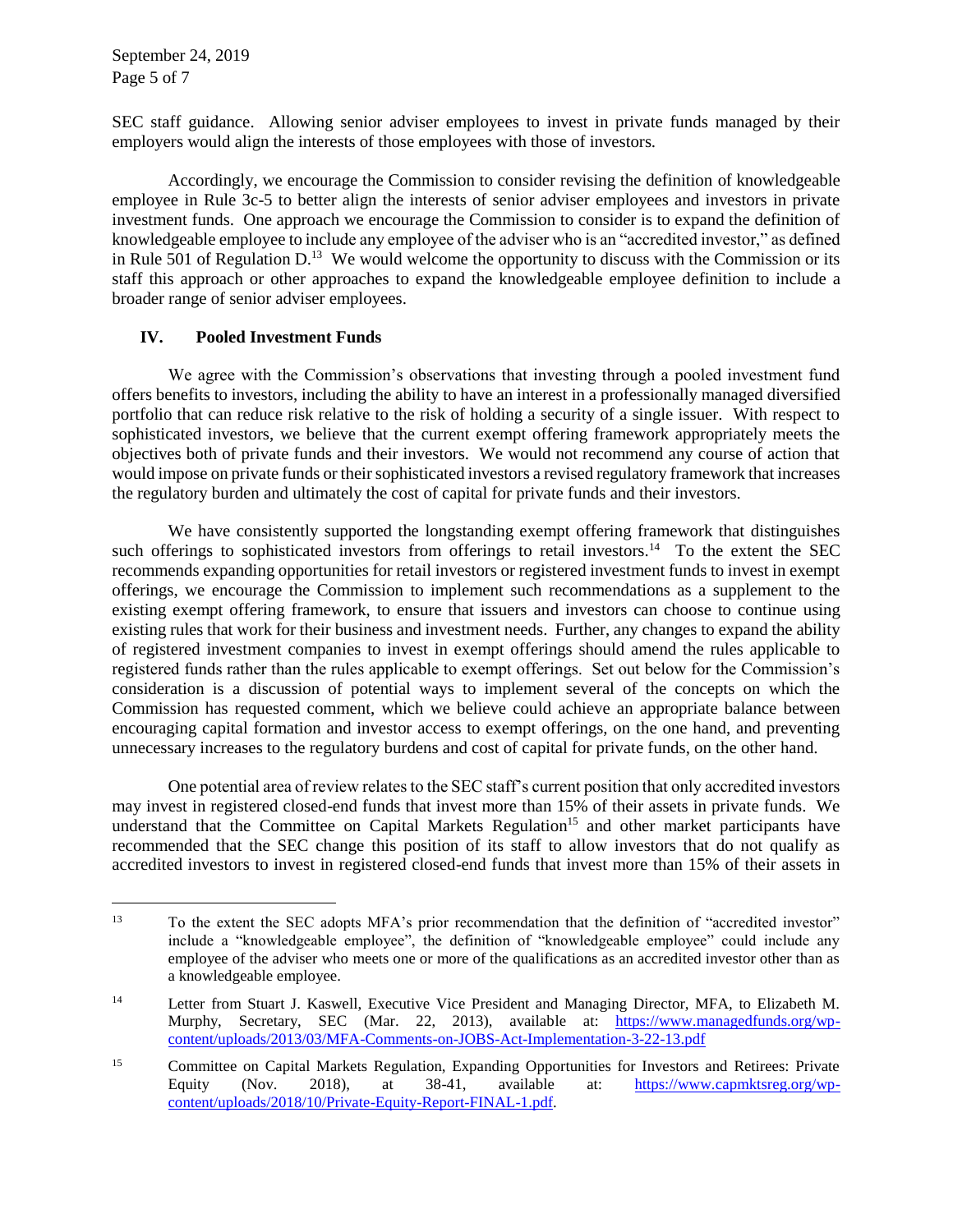September 24, 2019 Page 6 of 7

private funds. This change would provide investors that do not qualify as accredited investors with indirect access to exempt offerings, including those made by private funds, which presents investors with the potential advantages of diversification and possibly superior returns. At the same time, investors in registered closed-end funds receive the protections provided by comprehensive regulation of such funds under the Investment Company Act, including the requirement to have oversight by independent directors, and such funds are also subject to extensive disclosure and reporting requirements under the federal securities laws, regarding, among other things, their investment objectives and policies, investments, fees and expenses. In addition, registered closed-end funds are required to be advised by an investment adviser registered under the Advisers Act. The SEC could further promote protection of investors by requiring that: (1) closed-end funds be subject to a diversification test at the time a new investment is made (*e.g*., where no investment accounts for more than a specified percentage of the closed-end fund's net assets); (2) investment advisers to such closed-end funds are not permitted to delegate any of their duties under the Advisers Act to the underlying private fund advisers and the advisers to such closed-end funds, and not the underlying private fund advisers, retain overall responsibility for the closed-end funds' regulatory compliance.

Another proposal raised in the Concept Release, which has been previously recommended by the U.S. Department of Treasury,<sup>16</sup> is to ease restrictions on interval funds operating in reliance on Rule 23c-3 under the Investment Company Act in order to promote increased formation of such funds. Because of their limited redemption rights, interval funds can more easily invest in less liquid securities, including those issued by private companies in exempt offerings. More flexible provisions governing interval funds (such as permitting an interval fund to determine the length of its periodic interval) might encourage the formation of interval funds that invest in exempt offerings by smaller public companies and private companies, including private funds, in a manner that would promote capital formation and expand investor access to such offerings and the potential advantages of such investments. We believe this proposal is consistent with the appropriate protection of investors because interval funds are registered closed-end funds, which are subject to the comprehensive regulatory framework previously described.

We also understand that certain market participants have recommended that the SEC provide target date funds with additional flexibility to hold securities purchased in exempt offerings in their portfolios. As noted in the Concept Release, for "funds with target dates significantly far into the future, the intended holding period may be better aligned with the limited liquidity of securities from exempt offerings relative to other types of open-end funds where the intended investor holding period may be shorter."<sup>17</sup> If the SEC were to take steps to enable such target date funds to seek greater exposure to exempt offerings, participation in such offerings may become more accessible to a broader group of investors. For example, the SEC could consider increasing the limit on investments in illiquid securities from 15 percent for target date funds proportionate to the period of time until the target date, in recognition of their relatively stable investor bases. The SEC could also consider adopting an exemptive rule permitting such funds a longer period than the seven days specified for the payment of redemption proceeds in Section 22(e) of the Investment Company Act in special circumstances, such as when a target date fund is faced with an extraordinarily high level of redemptions calculated by reference to the higher illiquid securities limit. As noted in the Concept Release, nearly all target date funds are registered open-end funds, which are subject to comprehensive regulation and extensive disclosure and reporting requirements as discussed above.

\* \* \* \* \* \* \*

<sup>16</sup> U.S. Department of Treasury, A Financial System That Creates Economic Opportunities – Capital Markets (Oct. 2017), at 37, available at: [https://www.treasury.gov/press-center/press-releases/Documents/A-](https://www.treasury.gov/press-center/press-releases/Documents/A-Financial-System-Capital-Markets-FINAL-FINAL.pdf)[Financial-System-Capital-Markets-FINAL-FINAL.pdf.](https://www.treasury.gov/press-center/press-releases/Documents/A-Financial-System-Capital-Markets-FINAL-FINAL.pdf)

<sup>17</sup> Concept Release, at 184.